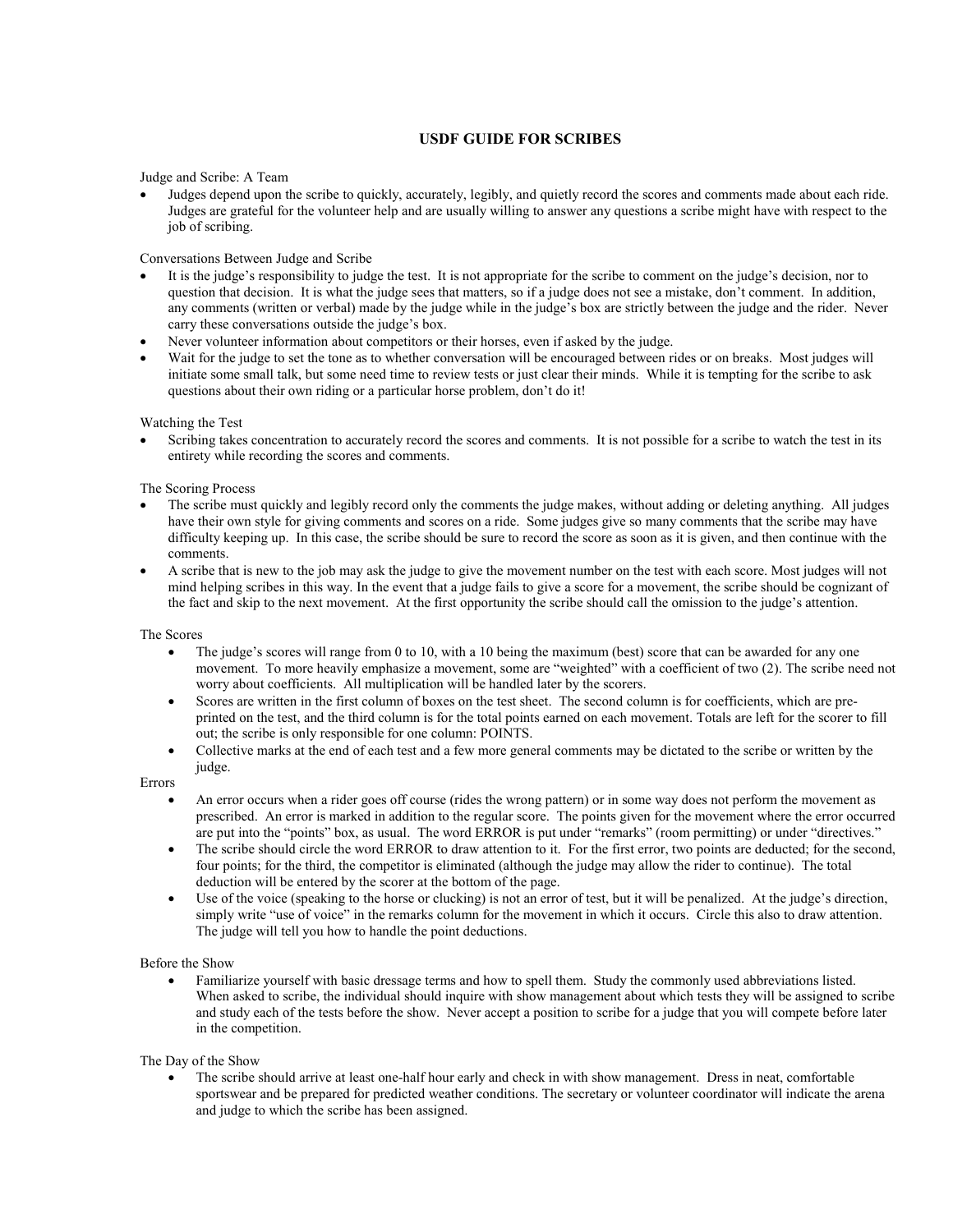- Ask about the judging materials for that ring: score sheets, pen, updated program. You may need to carry these materials out to the arena. Also ask about the location of the restrooms.
- Once at the judge's box, the scribe should organize the work area and check for all proper materials:

Several ink pens.

- Program to follow the order to go with updated list of scratches and additions.
- Bell or whistle and a watch set to official show time.
- Stopwatch to time musical rides or the 45 second limit.
- Packet of tests. Check to make sure that it is the packet for the judge and arena assigned.
- Check the order of tests against the order of go, and make sure any additional horses have been assigned tests. There should be blank tests in the packet available for this purpose. If the tests are not in the order of go, a ride may be scribed on the wrong test and great confusion will result.
- Make sure that the tests in the packet match the tests scheduled in the program.
- Check that there is an extra copy of each different test for the judge to follow as the ride progresses.
- Make sure that all loose items (papers, cups, tissue, etc.) are anchored down with a heavy object so that nothing blows or rustles in a sudden gust of wind.

When the judge arrives, introduce yourself, and take the time to ask any questions. Let the judge know that you have checked the items discussed above. Some judges will take this opportunity before the first class to give the scribe an idea of how comments and scores will be given.

Be sure the judge is allowed time to get settled, look at the program and review the first test to be judged.

## The Class Begins

As each horse warms up by working around the arena before the ride begins, the scribe must check the horse's number to ensure it is the same number marked on the test sheet and class list or program.

• If the numbers do not match, alert the judge to the problem and attempt to identify the horse and rider who have presented themselves. Quickly find the right score sheet for that horse, if available.

As a final check, write the number the horse or rider is wearing in the box on the inside of the score sheet. Write the number you actually SEE, not the number you expect to see. When there is confusion about horses and tests, it's a good idea to describe the horse on the test sheet so there will be a method for identifying the ride.

• If a ride scratches (cancels) or just does not show up, write "scratch" or "no show" on the score sheet (on the label, if there is one) and turn it in to the runner with the other score sheets. This way the scorer will not hold up the posting of class scores due to waiting for another dressage test.

• After the ride is complete, make sure there is a score in every box. Make sure each test is signed by the judge before it is sent to the scorer. Any change of a score on the test should be initialed by the judge.

• Check off each horse on the program as it completes the test. Keep an eye on the scheduled time, and if the judge requests it, inform the judge whenever the show is running behind by more than a few minutes.

• As the day progresses, the scribe should check for scheduled breaks and possible moves from arena to arena. Check the program and the packet of tests to determine if the packet moves with the judge or stays with a particular arena.

• If the runner has not picked up all the tests the scribe is responsible for delivering the tests to the scorer during a break between classes, at lunch, and at the end of the day. Never leave completed tests in the judge's box unattended.